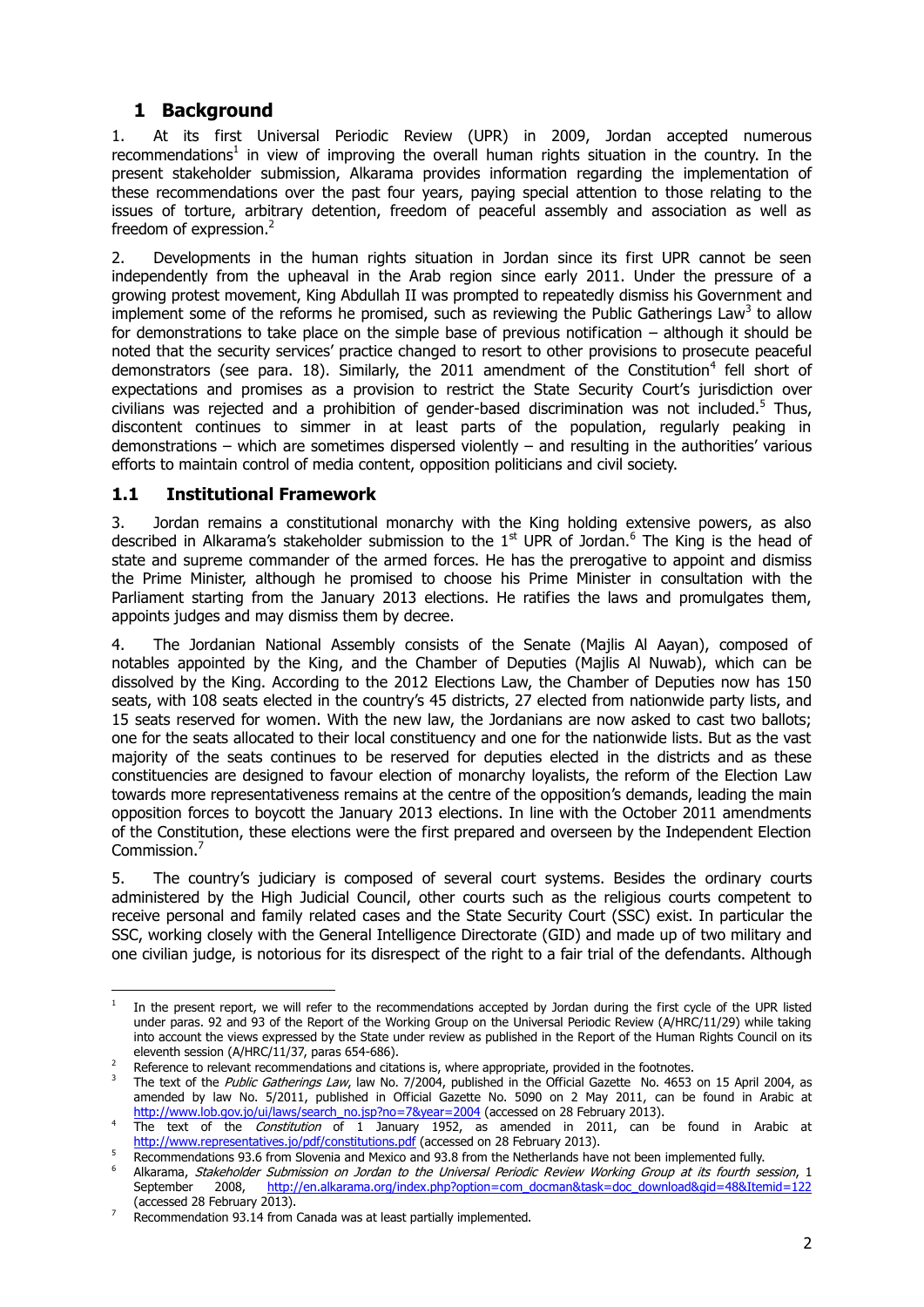its competencies were reduced to five areas of jurisdiction during the 2011 reform process, the provisions remain vague enough for broad and arbitrary application, allowing it to use its powers to the detriment of protesters, media workers and opposition figures. Other jurisdictions include the Military Courts and the Police Court, both criticised for their lack of independence when investigating and prosecuting infractions committed by officials. This creates a climate of impunity for crimes such as torture and ill-treatment. In October 2012, for the first time, judges for the newly established Constitutional Court were appointed by the King.

6. The Kingdom's security apparatus is, in addition to the military, made up of different security services. The King directly controls the GID, which is notoriously known for its sweeping powers to monitor public life in Jordan, its close ties to the US Central Intelligence Agency and its frequent use of torture and ill-treatment. The Ministry of Interior, in turn, oversees the Public Security Directorate (PSD), which administers the regular police forces as well as the prison personnel and whose Criminal Investigations Directorate (CID) has repeatedly been reported to use torture to extract confessions. The Ministry of Interior also controls the *Darak*, a special force authorised to use more force than the regular police, and therefore playing a key role in the violent dispersion of demonstrations over the last two years.

7. The Jordanian Government overall maintained its support for the National Centre for Human Rights (NCHR), in its quality of national human rights institution.<sup>8</sup> The NCHR is generally commended on its reports, which usually address relevant issues raised by civil society, although they are said to lack follow-up, which questions the effectiveness of the institution as such. In addition, its members are all appointed by the King. Some of the members' former positions as Prison Directors, for example, fail to instil the trust required by potential sources and plaintiffs, in addition to casting doubts as to the independence of the institution.

## **1.2 International Obligations and Cooperation with Human Rights Mechanisms**

8. Jordan, which ratified the International Covenant on Civil and Political Rights (ICCPR) in 1975, has not ratified the Optional Protocol (ICCPR-OP1) nor the Second Optional Protocol to the International Covenant (ICCPR-OP2). Although the text of the Covenant was published in the Official Gazette in 2006, thus being enforceable under national law, the authorities failed to fully implement its provisions.<sup>9</sup> Jordan's 4<sup>th</sup> periodic report<sup>10</sup> was examined by the Committee on Human Rights in October 2010, but the State party did not provide follow-up information as required. The next periodic report is due in October 2014.

9. Jordan also ratified the Convention against Torture (CAT) in 1991 but has not made declarations under articles 21 and 22 of the Convention. Although the text of the Convention was published in the Official Gazette in 2006, thus forming an integral part of, and taking precedence over national legislation, the authorities have failed to fully implement its provisions.<sup>11</sup> It has not ratified the Optional Protocol to the Convention (OPCAT), which allows for preventive visits to all places of detention. Jordan's  $2^{nd}$  periodic report<sup>12</sup> to the Committee against Torture was examined in April 2010, but the State party failed to provide follow-up information. The next periodic report is due in May 2014.

10. Jordan has not ratified the International Convention for the Protection of All Persons from Enforced Disappearance (CED).<sup>13</sup>

## **2 Torture and Impunity**

1

11. As mentioned above, the Convention against Torture is fully enforceable under Jordanian law since 2006 and a definition of torture in line with article 1 of the Convention was included in article 208 of the Jordanian Penal Code in 2007. But neither the Constitution nor the Penal Code provide for

<sup>8</sup> Recommendation 92.7 from Afghanistan has been implemented.

<sup>&</sup>lt;sup>9</sup> Recommendation 92.4 from Chile has not been implemented fully.<br> $^{10}$  Recommendation 02.14 from Algoria has been implemented with r

<sup>&</sup>lt;sup>10</sup> Recommendation 92.14 from Algeria has been implemented with regard to Jordan's reporting obligations under the ICCPR.<br><sup>11</sup> Becommendation 02.4 from Chile has not been implemented fully.

<sup>&</sup>lt;sup>11</sup> Recommendation 92.4 from Chile has not been implemented fully.<br><sup>12</sup> Recommendation 02.14 from Algoria has been implemented with

<sup>12</sup> Recommendation 92.14 from Algeria has been implemented with regard to Jordan's reporting obligations under the CAT. Recommendation 92.2 from the Czech Republic has been implemented with regard to the submission of pending reports to the CAT, but "more effective implementation of CAT" has not been sufficiently demonstrated, as steps such as providing follow-up to the CAT or the incorporation of the absolute prohibition of torture into national legislation were not undertaken.

<sup>&</sup>lt;sup>13</sup> Recommendation 93.1 from Argentina has been implemented, although it has regrettably not lead the Jordanian Government to sign and ratify the CED.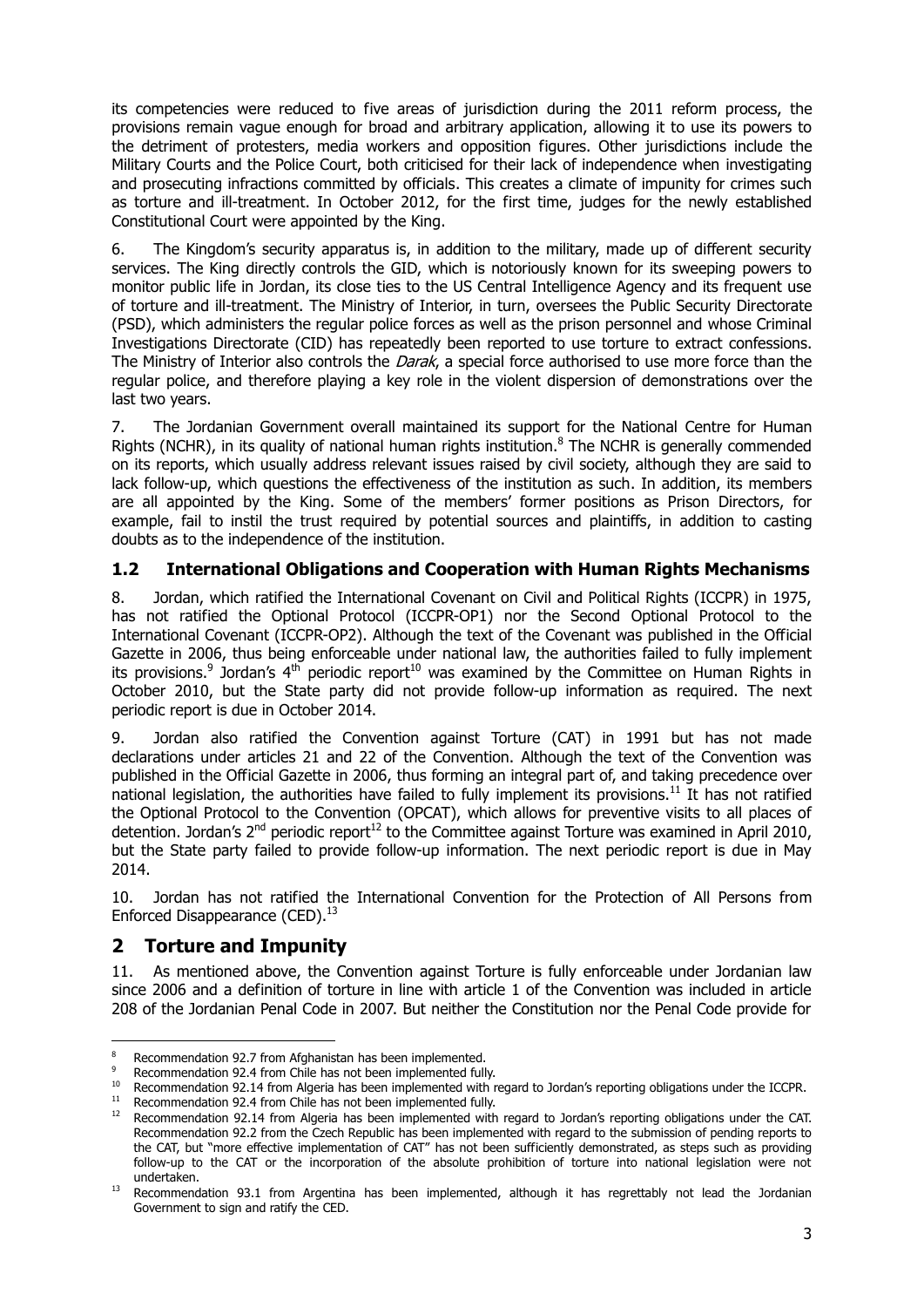the absolute prohibition of all forms of torture, the aforementioned article only forbidding "any form of *unlawful* torture with a view to obtaining a confession to an offence or information thereon."<sup>14</sup> In addition, the sentences of six months to three years of imprisonment applicable for those found guilty of torture cannot be considered appropriate punishment and fail to provide a deterrent effect. Local NGOs have submitted a draft law to effectively criminalise torture in Jordan in 2011, but the suggestion was not taken up and no effective measures to address the deficiencies of the Penal Code have been taken since the last UPR.<sup>15</sup>

12. In practice, reports of torture and ill-treatment are still frequent.<sup>16</sup> Depending on the context, responsibilities mainly lie with the GID and the CID, when physical and psychological pressure is used to extract confessions, or the prison administration under the control of the PSD, when beatings or inhumane treatment are employed as a means of punishment in detention facilities. The latter is often the case after convicts protest deplorable detention conditions. In addition, incidents of excessive use of force against protesters are believed to fall under the responsibility of the *Darak* and the GID, increased in attempts to contain the regular demonstrations. Amongst the main groups of victims are terrorism suspects and peaceful activists, seemingly all treated as enemies of the State by the authorities.

13. In addition to remaining legislative shortcomings and the persistent practice of torture and illtreatment, several factors contribute to the failure of Jordan to eradicate torture, most notably the near-absolute impunity for abuses committed on duty. Although several mechanisms to report transgressions by officials exist, not all of them can be considered independent and few measures have been taken to guarantee the plaintiffs' protection from reprisals, especially if the latter is a detainee.<sup>17</sup> In addition, some instances competent to receive complaints, such as prison directors, are still not obliged to refer allegations to the competent jurisdiction for investigation, but can order simple disciplinary measures against those believed to be responsible instead. Lastly, the courts competent to conduct investigations into alleged acts of mistreatment depend from the same administrative entity as the suspected offenders and therefore lack guarantees for independence of the judges.<sup>18</sup> Thus, cases involving prison guards, employed by the PSD, are treated by the Police Court, whose judges are appointed by the Director of the PSD. Unsurprisingly, sentences for crimes under Article 208 of the Criminal Code are rare<sup>19</sup> and victims are consequently deprived of "access to effective legal remedy"<sup>20</sup> and redress.

14. Given that issues related to torture remains one of Alkarama's main concerns with regard to the human rights situation in Jordan, we deem it all the more regrettable that the Kingdom's authorities have failed to provide follow-up information to either the Special Rapporteur on Torture or the Committee against Torture, in spite of their requests of November and December 2011, respectively.<sup>21</sup>

## **3 Arbitrary Detention**

15. Administrative detention based on the Crime Prevention Law of  $1954^{22}$  remains the most important reason for arbitrary detention in Jordan, although imprisonment based on sentences handed down following unfair trials or deprivation of liberty in violation of basic rights and freedoms also occur.

16. The Crime Prevention Law grants wide powers to governors and district administrators to detain individuals, if the governor *has reason to believe* that a person is "about to commit a crime",

<sup>1</sup> <sup>14</sup> Article 208 of the Jordanian Penal Code of 1 January 1960 as amended by temporary law No. 49 of 2007 and as translated in the Report of the Special Rapporteur on torture and other cruel, inhuman or degrading treatment or Punishment, Manfred Novak, Addendum 2, to the Human Rights Council at its seventh session, 18 February 2008, (A/HRC/7/3/Add.2), para. 247, (emphasis added).

<sup>&</sup>lt;sup>15</sup> Recommendations regarding the integration of the provisions of the CAT into national legislation, including recommendation 92.3 from Oman, Morocco and Algeria, recommendation 92.4 from Chile, recommendation 92.18 from different States, recommendation 92.19 from Albania and recommendation 93.9 from Turkey, have not been implemented.

<sup>16</sup> Recommendations regarding efforts to eradicate torture, including recommendation 92.18 from Sweden, the Czech

Republic and Germany have not been implemented fully.

<sup>17</sup> Recommendation 92.18 from the United Kingdom has not been implemented.<br><sup>17</sup> Recommendation 92.18 from Cormany has not been implemented.

<sup>&</sup>lt;sup>18</sup> Recommendation 92.18 from Germany has not been implemented.<br><sup>19</sup> Recommendation 02.18 from the Czech Benublic has not been implemented.

<sup>&</sup>lt;sup>19</sup> Recommendation 92.18 from the Czech Republic has not been implemented.<br><sup>20</sup> Recommendation 92.18 from Sweden has not been implemented.

Recommendation 92.18 from Sweden has not been implemented.

<sup>&</sup>lt;sup>21</sup> Recommendations regarding the cooperation with international human rights mechanisms and in particular the Special Rapporteur on Torture, including recommendation 92.3 from Algeria, recommendation 92.14 from Kuwait and recommendation 92.18 from the Netherlands, have not been implemented fully.

<sup>&</sup>lt;sup>22</sup> The text of the *Crime Prevention Law*, law No. 7/1954, published in the Official Gazette No. 1173 on 1 March 1954, can be found in Arabic at [http://www.lob.gov.jo/ui/laws/search\\_no.jsp?no=7&year=1954](http://www.lob.gov.jo/ui/laws/search_no.jsp?no=7&year=1954) (accessed on 28 February 2013).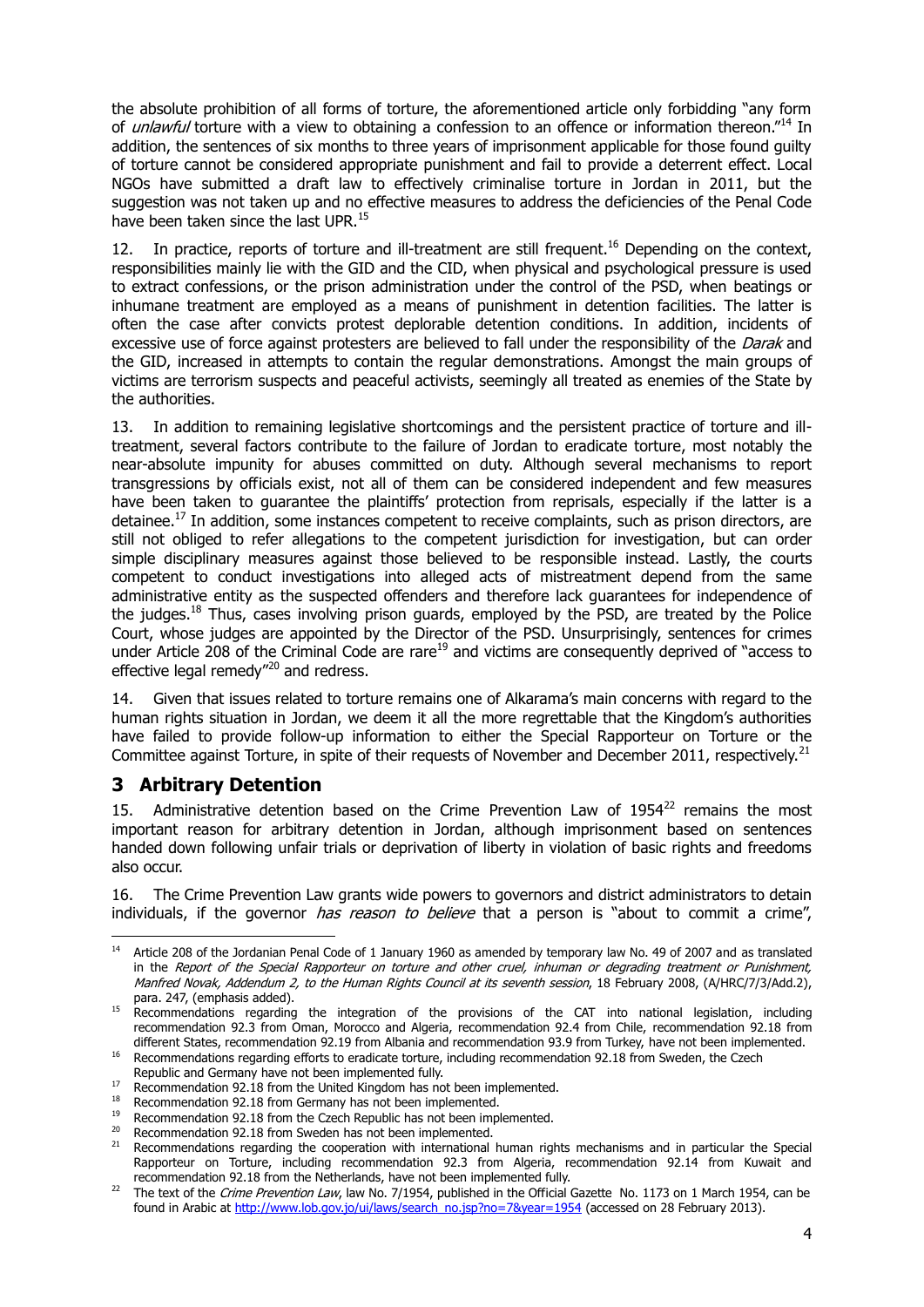"habitually committed burglary (…) or protected burglars" or whose "release without a guarantee would constitute a danger to the people."<sup>23</sup> Governors' decisions can technically be appealed before the High Court of Justice, but financial barriers hinder the accessibility of the review mechanism and if initiated, the court mainly statutes on the legality of the procedures, not the evidence leading to the detention.<sup>24</sup> As external review of governors' decisions is weak, the latter enjoy considerable leeway and can apply their powers to bypass judicial oversight over the concerned individual's detention, thereby intimidating critics or rivals. According to the latest report by the NCHR, 11 345 persons were placed in administrative detention in 2011.<sup>25</sup>

17. Amendments to the Crime Prevention Law suggested by the Minister of Interior in 2011, which would have limited the period of administrative detention to 15 days without possibility of renewal, and would have provided for the prohibition of the practice of "protective custody", were never submitted to the Parliament, indicating a lack of political will to address concerns in this regard.<sup>26</sup>

# **4 Right to Freedom of Expression, Peaceful Assembly and Association**

<span id="page-3-0"></span>Before 2011, demonstrations were relatively rare and usually related to demands for better protection of workers, although those least protected, migrant workers, are not allowed to participate in strikes. In the wake of mass rallies in other Arab countries, Jordan also experienced a surge in peaceful demonstrations, putting considerable pressure on the Government. The King responded with limited and consecutive concessions, such as the amendment of the Public Gatherings Law<sup>27</sup> in March 2011, after which organisation of a demonstration required a simple notification rather than authorisation from the competent authorities. However, as protests continue, it is becoming apparent that the authorities actively circumvent the decriminalisation of peaceful assembly. In some cases, they resort to the anti-terrorism legislation and try protesters in front of the SCC, effectively depriving them of their right to a fair trial. In addition, many demonstrators report to have been violently attacked be the security forces during demonstrations and after being arrested.

19. With regard to freedom of press, restrictive national legislation clearly sets out red lines and the security services, most importantly the GID, closely monitor compliance. With the adoption of the Information System Crimes Law<sup>28</sup> in 2010, the provisions of the Press and Publications Law<sup>29</sup> as well as the revised Penal Code<sup>30</sup> were extended to virtual space. This covers criticism of the King, defamation of government officials and institutions – also applied when officials are accused of corruption – and offending Islam. Journalists may still face up to three years of prison for vaguely defined crimes such as spreading false information or disturbing public order.<sup>31</sup> With these prior restrictions, direct censorship is rarely necessary. In addition, recent research by the Jordanian Media Monitor found that 82% of the journalists interviewed believe that the Government actively controls media content through "soft containment", such as financial incentives or privileged access to certain types of information.<sup>32</sup>

20. As announced by the Jordanian Government in response to the recommendation to "[e]xamine and revise the recently adopted 'Law on Societies'<sup>133</sup>, the said text<sup>34</sup> of 2008 was amended in 2009,

 $23$ Article 3 of the Crime Prevention Law, law No. 7/1954, published in the Official Gazette No. 1173 on 1 March 1954, [http://www.lob.gov.jo/ui/laws/search\\_no.jsp?no=7&year=1954](http://www.lob.gov.jo/ui/laws/search_no.jsp?no=7&year=1954) (Arabic, accessed on 28 February 2013).

<sup>&</sup>lt;sup>24</sup> Recommendation 93.11 from Ireland has not been implemented.

Rights Human The :Report Annual th8 (التقرير السنوي الثامن*:* أوضاع حقـوق اإلنسان في المملكة األردنية الهاشمية لعام 1122 ,NCHR <sup>25</sup> Situation in the Hashemite Kingdom of Jordan in 2011), 2012, <http://www.nchr.org.jo/Arabic/ModulesFiles/PublicationsFiles/Files/NCHR%20Status%20report%202011.pdf> (accessed on 28 February 2013), p. 12.

<sup>&</sup>lt;sup>26</sup> Recommendations 92.22 from the Czech Republic and 93.11 from Ireland have not been implemented.

<sup>&</sup>lt;sup>27</sup> The text of the *Public Gatherings Law*, law No. 7/2004, published in the Official Gazette No. 4653 on 15 April 2004, as amended by law No. 5/2011, published in Official Gazette No. 5090 on 2 May 2011, can be found in Arabic at [http://www.lob.gov.jo/ui/laws/search\\_no.jsp?no=7&year=2004](http://www.lob.gov.jo/ui/laws/search_no.jsp?no=7&year=2004) (accessed on 28 February 2013).

<sup>&</sup>lt;sup>28</sup> The text of the *Information System Crimes Law*, law No. 30/2010, published in the Official Gazette No. 5056 on 16 September 2010, can be found in Arabic at [http://www.lob.gov.jo/ui/laws/search\\_no.jsp?no=30&year=2010](http://www.lob.gov.jo/ui/laws/search_no.jsp?no=30&year=2010) (accessed on 28 February 2013).

<sup>&</sup>lt;sup>29</sup> The text of the *Press and Publications Law*, law No. 8/1998, published in the Official Gazette No. 4300 on 1 September 1998, can be found in Arabic at [http://www.lob.gov.jo/ui/laws/search\\_no.jsp?no=8&year=1998](http://www.lob.gov.jo/ui/laws/search_no.jsp?no=8&year=1998) (accessed on 28 February 2013).

<sup>&</sup>lt;sup>30</sup> The text of the *Penal Code*, law No. 16/1960, published in the Official Gazette No. 1487 on 1 January 1960, can be found in Arabic a[t http://www.lob.gov.jo/ui/laws/search\\_no.jsp?no=16&year=1960](http://www.lob.gov.jo/ui/laws/search_no.jsp?no=16&year=1960) (accessed on 28 February 2013).

<sup>&</sup>lt;sup>31</sup> Recommendation 92.26 from Canada has not been implemented.

Jordanian Media Monitor, Third Study on the Soft Containment of and its Effects on the Independence of the Media, May 2012[, http://alqudscenter.org/uploads/Soft\\_Containment\\_3.pdf](http://alqudscenter.org/uploads/Soft_Containment_3.pdf) (accessed 28 February 2013), p. 1.

<sup>&</sup>lt;sup>33</sup> Recommendation 93.13 from Mexico and Canada.